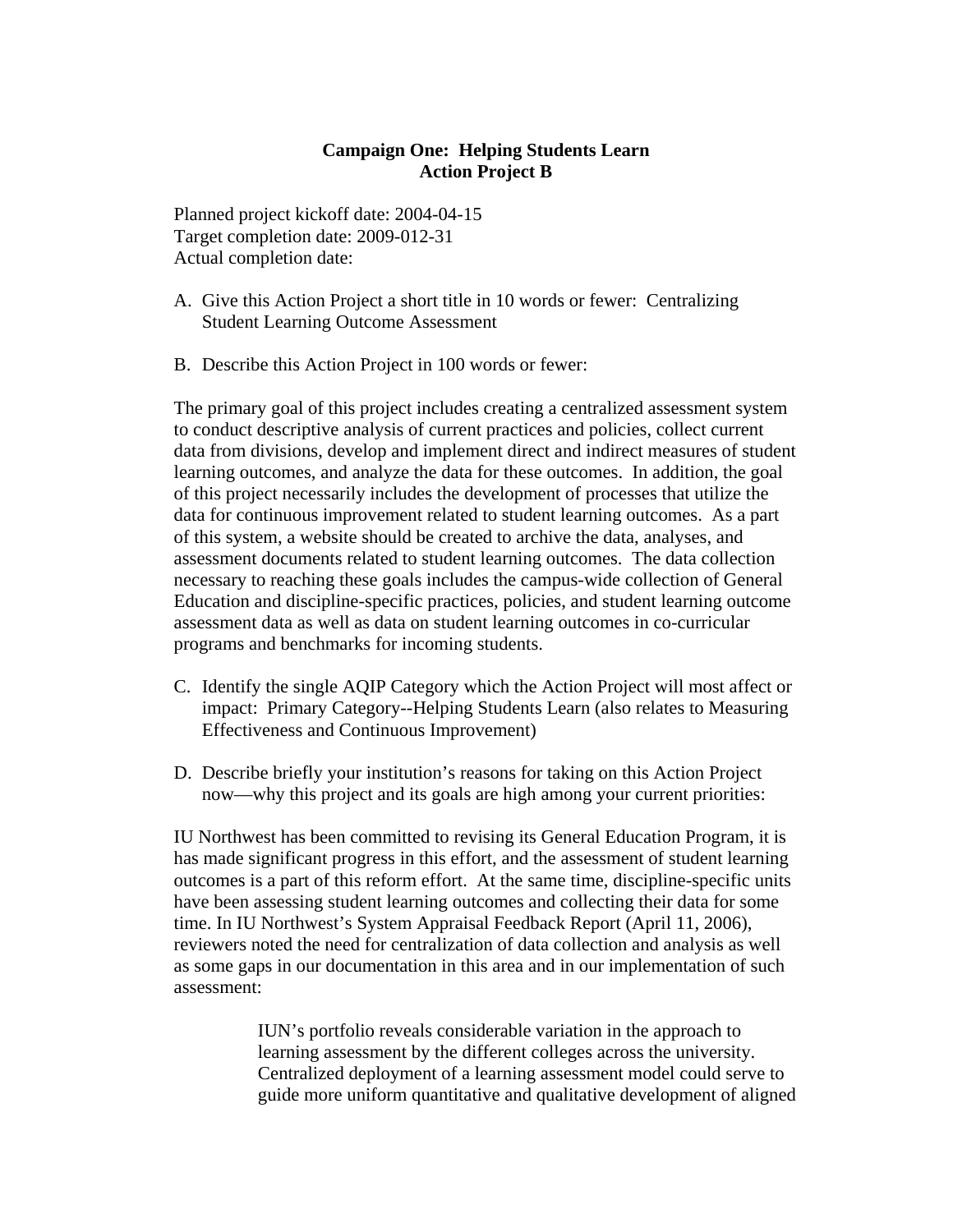measures in this critical area. IUN should consider a strategic initiative to reach agreement across the institution on a unified conceptual framework and approach for learning outcomes measurement. (7)

And

Although IUN does obtain some discipline-specific information within the various units, it does not currently have a system documenting common outcomes across the units. IUN has an opportunity to provide results for the common and program-specific learning outcomes. (15)

 We are committed to continuous improvement in all facets of the University, and we feel that this project is integral to our success at our most fundamental function, helping students learn. Based on IU Northwest's Systems Appraisal Feedback Report (April 11, 2006) and the information gleaned at the 2007 AQIP Strategy Forum, the Strategic Planning Team and the AQIP Team has realized the opportunity the campus has for developing centralized student learning outcome assessment and using the data collected to improve student learning.

E. List the organizational areas—institutional departments, programs, divisions, or units—most affected by or involved in this Action Project:

Academic Affairs and every academic unit, department, division, and program as well as Student Affairs (co-curricular outcomes) will be affected by this Action Project, as our efforts will extend across the campus.

F. Name and describe briefly the key organizational processes that you expect this Action Project to change or improve:

This Action Project will change and improve the process of collecting, analyzing, and assessing data related to student learning outcomes.

G. Explain the rationale for the length of time planned for this Action Project:

•Create a centralized assessment system to conduct descriptive analysis of current practices and policies (2007-09-01),

•Create a website to archive the data, analyses, and assessment documents related to student learning outcomes (2007-09-01),

• Collect current data from divisions (2007-12-31),

•Develop and implement direct and indirect measures of student learning outcomes, collecting and analyzing the data for these outcomes (ongoing; 2008-01- 01 to 2009-12-31 and beyond), and

•Develop processes that utilize the data for continuous improvement related to student learning outcomes (2009-12-31).

H. Describe how you plan to monitor how successfully your efforts on this Action Project are progressing: